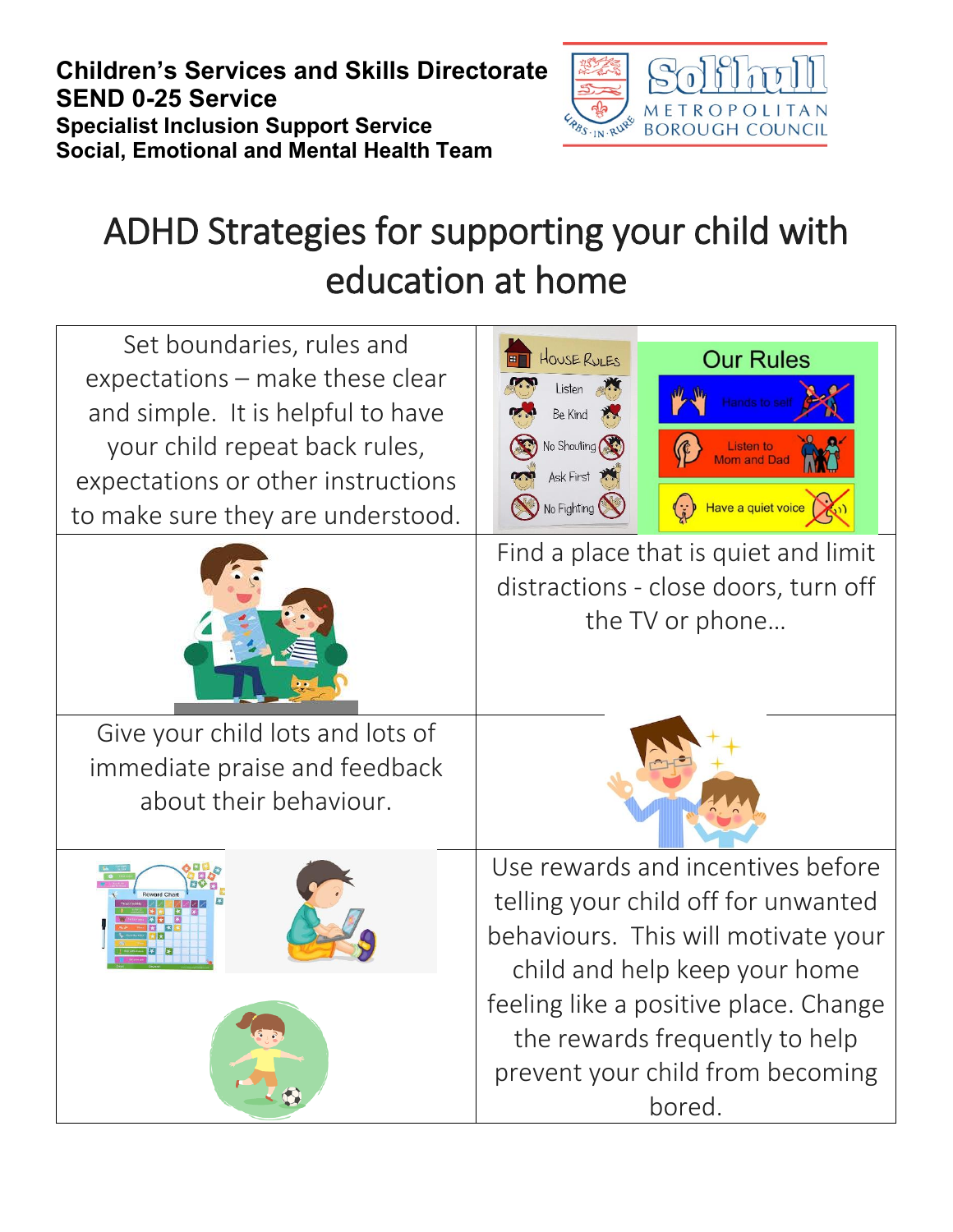## **Children's Services and Skills Directorate SEND 0-25 Service Specialist Inclusion Support Service Social, Emotional and Mental Health Team**



Allow your child frequent physical breaks to move around. Try not to prevent your child from playing and being active as a consequence / sanction for negative behaviours. Children with ADHD benefit from the physical movement and can usually focus better following exercise.



Allow some restlessness at work area. Allow your child to stand up or lie on the floor or lean on the table if it helps them stay on task.

Reduce your child's total workload. Break work down into small sections with breaks in between. Tell your child what the structure is so they know how long they'll be working and what the activity is. Make a chart, draw a picture or write a list and tick off the activities once they're done.